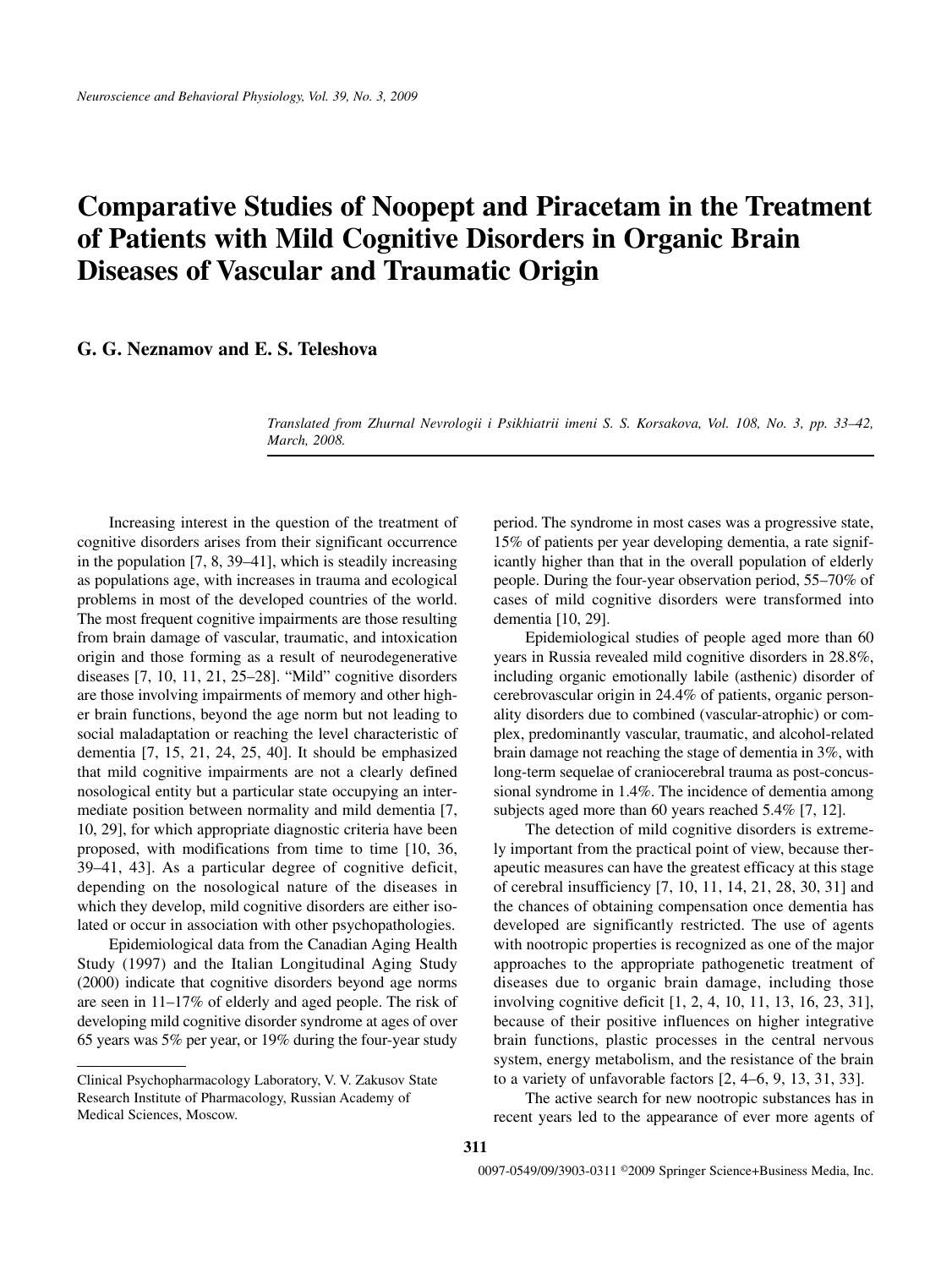this group, with different chemical structures, different mechanisms of action, and different spectra of pharmacological activity, for which positive influences on intellectual and memory functions are only one of the components, combined with stimulatory, anxiolytic, antidepressant, and other actions [1, 5, 6, 13, 16, 17, 38].

The present study was performed in the framework of a multicenter trial addressing clinical studies of the therapeutic efficacy and safety of the fundamentally new nootropic agent Noopept (N-phenylacetyl-L-prolylglycine ethyl ester), developed at the Zakusov Research Institute of Pharmacology, Russian Academy of Medical Sciences [9, 19, 34, 38, 44]. The present study included comparison of Noopept with piracetam. These substances were used for the treatment of patients with mild cognitive disorders in organic brain diseases of vascular and traumatic origin.

## **MATERIALS AND METHODS**

A randomized comparative clinical trial of Noopept and piracetam was performed in two groups of patients: 37 with CNS diseases of vascular origin (aged over 50 years) and 16 patients with post-traumatic CNS damage (aged 18–60 years); a total of 53 patients was studied.

Inclusion criteria were: presence of organic emotionally labile (asthenic) disorder (F06.6) developing in association with chronic cerebrovascular insufficiency, vascular brain disease, and post-concussional syndrome (F07.2) arising at the late stages of brain trauma with cognitive and memory disorders [15]; MMSE scores for cognitive functions no greater than 27 points; absence of concomitant somatic or neurological diseases in exacerbation requiring ongoing pharmacotherapy. Patients with psycho-organic diseases in primary degenerative cerebral diseases were excluded, as were those with moderate and severe dementia, states of psychomotor excitation, delusional and hallucinatory symptomatology, delirium, confusion, moderate and severe depressive disorders, signs of chronic alcoholism, medication and drug addiction, and pregnancy, and breast-feeding; re-entry into the study was not permitted.

The duration of patients' involvement in the study included the pre-treatment screening period (seven days) and the treatment period (56 days).

Noopept was used at a daily dose of 20 mg (as two doses) and piracetam at a daily dose of 1200 mg (as three doses). Of 37 patients with organic emotionally labile (asthenic) disorder, 21 received Noopept and 16 received piracetam; of 16 with post-concussional syndrome, 10 received Noopept and six received piracetam. Treatment was given as monotherapy in out-patient conditions with observations of ethical requirements in accord with the Helsinki Declaration and after patients provided written consent.

Investigation of patients before and during the trial included the following methods.

1) A scale assessing the severity of symptoms based on the Unified Assessment of Clinical-Pharmacological Actions of Psychotropic Agents in Patients with Organic Disorders [3], which provides objective quantitative data on the therapeutic dynamics of psychopathological symptomatology and the characteristics of the psychotropic actions of agents.

2) The Mini Mental State Examination (MMSE), which consists of a battery of neuropsychological tests evaluating cognitive functions in points: attention, memory, gnosis, speech, praxis, and counting [32].

3) The Brief Cognitive Rating Scale (BCRS), which provides assessment of the severities of the individual components of cognitive impairments [42].

4) The Cognitive Capacity Screening Examination (CCSE), which consists of a battery of tests assessing cognitive functions: orientation, memory, counting, and the abilities to infer and to group objects [35].

5) The Clinical Global Impression scale, which provides quantitative assessments of the therapeutic efficacies of agents, along with tolerance and safety, using investigations of measures of disease severity, the level of "overall improvement," the therapeutic effect, and the presence and severity of side effects during treatment [37].

6) Laboratory analyses consisting of general blood and urine tests, including biochemical investigations (AST, ALT).

7) ECG traces.

All data were assessed statistically [8, 20, 22] using the computer program PRINN, which is a "decision-taking system" allowing expression of the combined influences of variables on overall effects with evaluation of information value and significance, which yields more objective comparative assessments (an integral measure of utility and advantages) of the alternatives under consideration. Comparison of sets was performed using the Mann–Whitney test; preand post-treatment observations were compared using the Wilcoxon test; differences within groups were compared using Fisher's exact test (two-tailed version). These tests were run on Statistica.

## **RESULTS AND DISCUSSION**

A total of 41 patients completed their 56-day treatment courses. The trial was terminated before completion in eight patients with organic emotionally labile (asthenic) disorder. These included four patients receiving Noopept (one moved house and was not available for further studies, two had increases in arterial blood pressure and required hypotensive treatment, and one withdrew because of lack of benefit) and four patients receiving piracetam (withdrawal was because of side effects). In post-concussional syndrome, treatment was terminated in four patients receiving piracetam (one because of side effects, three because of lack of efficacy).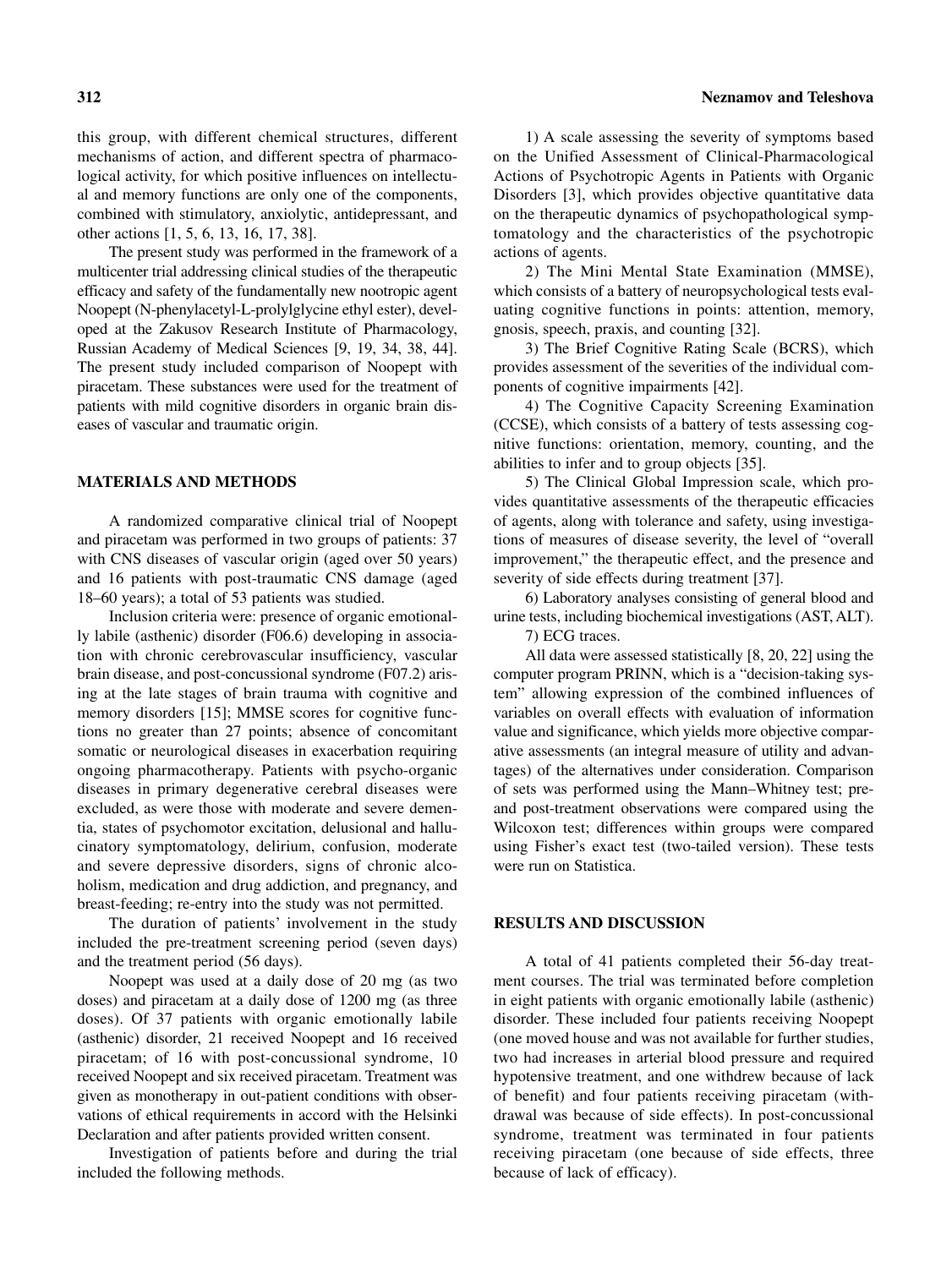|                                                                |                       |                  |                     | Organic emotional lability (asthenic) disorder $(n = 17)$ |                     |                  |                     |                  |                     |                  |                     |                  |
|----------------------------------------------------------------|-----------------------|------------------|---------------------|-----------------------------------------------------------|---------------------|------------------|---------------------|------------------|---------------------|------------------|---------------------|------------------|
| Measure                                                        | $baseline -$<br>day 7 |                  | baseline-<br>day 14 |                                                           | baseline-<br>day 21 |                  | baseline-<br>day 28 |                  | baseline-<br>day 42 |                  | baseline-<br>day 56 |                  |
|                                                                | W                     | $\boldsymbol{p}$ | W                   | $\boldsymbol{p}$                                          | W                   | $\boldsymbol{p}$ | W                   | $\boldsymbol{p}$ | W                   | $\boldsymbol{p}$ | W                   | $\boldsymbol{p}$ |
| Anxiety                                                        | 20                    | >0.05            | 20                  | >0.05                                                     | 45                  | 0.02             | 70                  | 0.02             | 105                 | 0.001            | 105                 | 0.001            |
| Increased<br>irritability                                      | 36                    | 0.02             | 45                  | 0,02                                                      | 66                  | 0.01             | 91                  | 0.001            | 105                 | 0.001            | 105                 | 0.001            |
| Affective<br>lability                                          | 21                    | 0.03             | 55                  | 0.02                                                      | 66                  | 0,01             | 116                 | 0.001            | 136                 | 0.001            | 136                 | 0.001            |
| Decreased<br>mood                                              | $\overline{2}$        | >0.05            | 11                  | >0.05                                                     | 21                  | 0,03             | 21                  | 0.03             | 21                  | 0,03             | 21                  | 0,03             |
| Increased<br>fatigue                                           | 15                    | >0.05            | 96                  | 0.02                                                      | 91                  | 0,02             | 136                 | 0.01             | 153                 | 0.001            | 153                 | 0,001            |
| Apathy,<br>indifference                                        | 15                    | >0.05            | 36                  | 0.02                                                      | 55                  | 0.02             | 55                  | 0.02             | 55                  | 0.02             | 66                  | 0.018            |
| Sleeping<br>disturbance                                        | 36                    | 0.024            | 45                  | 0.02                                                      | 66                  | 0.018            | 66                  | 0.018            | 78                  | 0.01             | 78                  | 0.01             |
| Impairments to<br>the depth and duration<br>of nocturnal sleep | 36                    | 0.024            | 55                  | 0.02                                                      | 91                  | 0.001            | 91                  | 0.001            | 105                 | 0.001            | 120                 | 0.001            |
| Disturbance<br>to waking                                       | 18                    | >0.05            | 28                  | 0.016                                                     | 36                  | 0.024            | 45                  | 0.02             | 78                  | 0.01             | 91                  | 0,001            |
| Daytime drowsiness                                             | 18                    | >0.05            | 44                  | 0.02                                                      | 36                  | 0.024            | 66                  | 0.01             | 75                  | 0.02             | 105                 | 0.001            |
| Hyperesthesia                                                  | 10                    | >0.05            | 21                  | 0.032                                                     | 32                  | >0.05            | 66                  | 0.01             | 66                  | 0.01             | 78                  | 0.01             |
| Headache                                                       | 28                    | 0.016            | 48                  | 0.02                                                      | 97                  | 0.001            | 78                  | 0.01             | 120                 | 0.001            | 126                 | 0.001            |
| Orthostatic<br>impairments                                     | 18                    | >0.05            | 36                  | 0.02                                                      | 55                  | 0,02             | 78                  | 0.01             | 54                  | 0.02             | 77                  | 0.02             |
| Tachycardia                                                    | 28                    | 0.016            | 27                  | 0.032                                                     | 35                  | 0,02             | 44                  | 0.02             | 54                  | 0.02             | 66                  | 0.01             |
| Sweating                                                       | 10                    | >0.05            | 22                  | >0.05                                                     | 37                  | 0.02             | 66                  | 0.01             | 49                  | 0.02             | 55                  | 0.02             |
| Muscle hypotonia                                               | 9                     | >0.05            | 38                  | >0.05                                                     | 28                  | 0.016            | 36                  | 0.02             | 48                  | 0.02             | 45                  | 0,02             |

TABLE 1. Therapeutic Dynamics of Measures of the Severity of Symptomatology in Patients with Organic Emotional Lability (Asthenic) Disorder and Post-Concussional Syndrome Treated with Noopept

There were no significant differences between the groups of patients treated with Noopept and piracetam in terms of demographic characteristics, disease duration, concomitant treatment, and various other parameters. The mental state of patients with organic emotionally labile (asthenic) disorder of vascular origin and post-concussional syndrome was defined by psycho-organic syndrome and a combination of memory-intellectual impairments (shortterm and long-term memory impairment, some reduction in the levels of judgement and inference abilities, some manifestations of acalculia) and neurosis-like disorders – asthenic, anxious, hypothymic, and sleep disturbance variants. A predominance of weakness, listlessness, increased fatigue, situational anxiety, anxious apprehension, marked emotional lability, hypothymia, tearfulness, weak-willed reactions, affective induction, meteoropathy, arterial blood pressure lability, headaches, and dizziness was more characteristic of patients with vascular diseases. Patients with craniocerebral trauma more often showed a combination of asthenic and emotional-hyperesthetic disorders with increased irritability and conflict; mood was often dysthymic, with a dysphoric tone; cognitive disorders in these patients were generally restricted to deterioration of shortterm memory.

The therapeutic actions of the study agents in our patients consisted of decreases in neurosis-like symptomatology and cognitive disorders. On the symptom severity assessment scale, the effects of Noopept in patients with organic emotionally labile (asthenic) disorder of vascular origin were apparent from the first week of treatment, with reductions in increased irritability and affective lability and, probably, weakness-associated emotional tension, with improvements in going to sleep and the depth and duration of nocturnal sleep (Table 1). From the second week of treatment, there were reductions in increased fatigue, listlessness, weakness, tiring, apathy, and daytime drowsiness; from the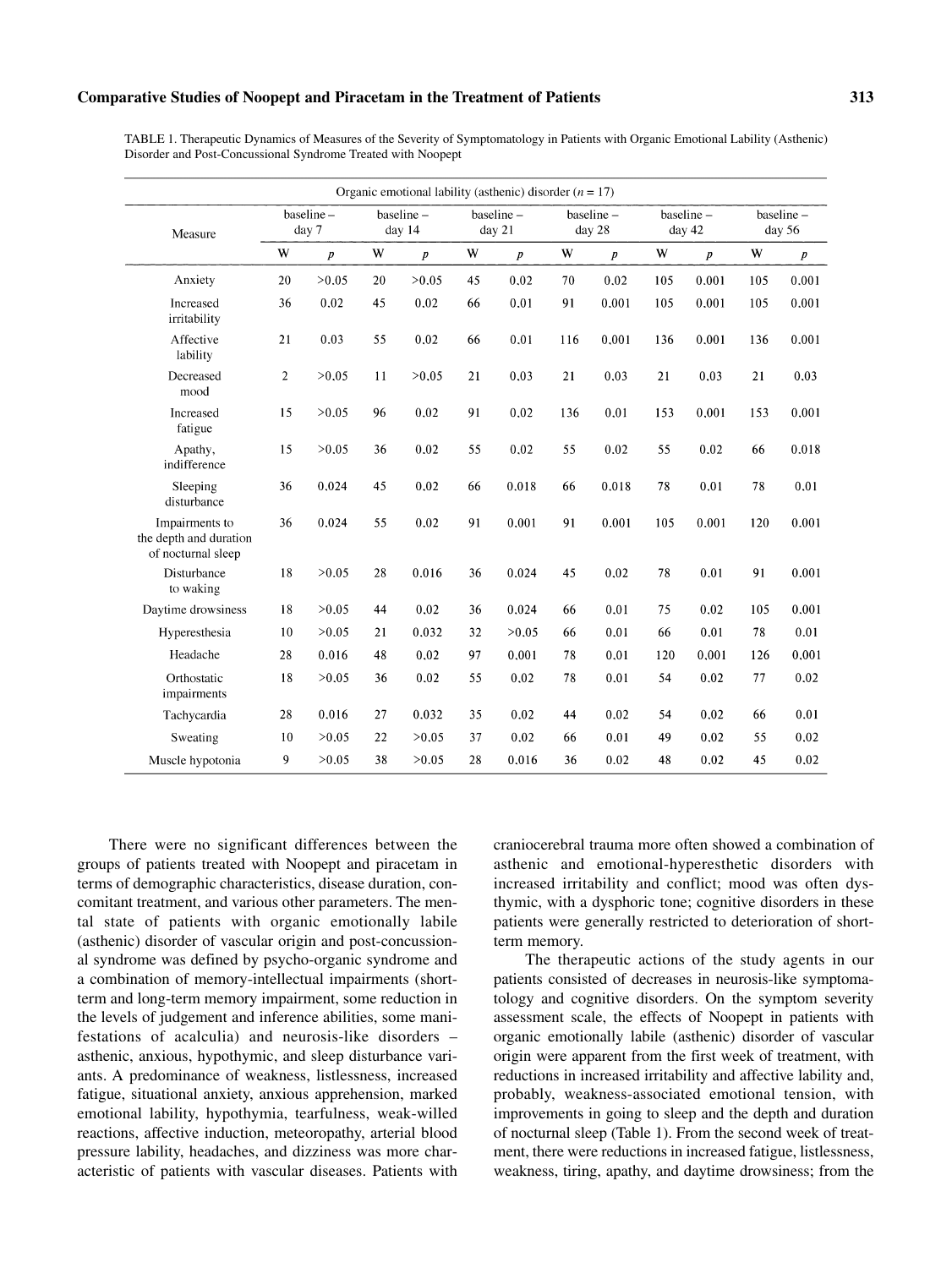|                                                                |                       |                  |                      |                  |                        | Post-concussional syndrome |                        |                  |                        |                  |                        |                  |
|----------------------------------------------------------------|-----------------------|------------------|----------------------|------------------|------------------------|----------------------------|------------------------|------------------|------------------------|------------------|------------------------|------------------|
| Measure                                                        | $baseline -$<br>day 7 |                  | baseline -<br>day 14 |                  | $baseline -$<br>day 21 |                            | $baseline -$<br>day 28 |                  | $baseline -$<br>day 42 |                  | baseline -<br>day $56$ |                  |
|                                                                | W                     | $\boldsymbol{p}$ | W                    | $\boldsymbol{p}$ | W                      | $\boldsymbol{p}$           | W                      | $\boldsymbol{p}$ | W                      | $\boldsymbol{p}$ | W                      | $\boldsymbol{p}$ |
| Anxiety                                                        | $\mathbf{1}$          | >0.05            | 3                    | >0.05            | 10                     | >0.05                      | 70                     | 0.02             | 15                     | >0.05            | 21                     | 0.036            |
| Increased<br>irritability                                      | 6                     | >0.05            | 7                    | >0.05            | 21                     | 0.036                      | 38                     | 0.024            | 105                    | 0.001            | 105                    | 0.001            |
| Affective<br>lability                                          | 11                    | >0.05            | 9                    | >0.05            | 17                     | >0.05                      | 28                     | 0.016            | 23                     | >0.05            | 21                     | 0.032            |
| Decreased<br>mood                                              | $\overline{2}$        | >0.05            | 11                   | >0.05            | 15                     | >0.05                      | 15                     | >0.05            | 15                     | >0.05            | 15                     | >0.05            |
| Increased<br>fatigue                                           | 1                     | >0.05            | 6                    | >0,05            | 21                     | 0.032                      | 28                     | 0,016            | 21                     | 0.032            | 21                     | 0.032            |
| Apathy,<br>indifference                                        | 6                     | >0.05            | 9                    | >0.05            | 19                     | >0.05                      | 15                     | >0.05            | 21                     | 0.032            | 21                     | 0.032            |
| Sleeping<br>disturbance                                        | 1                     | >0.05            | 4                    | >0.05            | 6                      | >0.05                      | $\tau$                 | >0.05            | $\overline{4}$         | >0.05            | 4                      | >0.05            |
| Impairments to<br>the depth and duration<br>of nocturnal sleep | 3                     | >0.05            | 6                    | >0.05            | $\overline{2}$         | >0.05                      | 6                      | >0.05            | 6                      | >0.05            | 6                      | >0.05            |
| Disturbance<br>to waking                                       | $\bf{0}$              | >0.05            | 5                    | >0.05            | 3                      | >0.05                      | 5                      | >0.05            | 5                      | >0.05            | 5                      | >0.05            |
| Drowsiness                                                     | 15                    | >0.05            | 22                   | >0.05            | 31                     | >0.05                      | 20                     | >0.05            | 19                     | >0.05            | 31                     | >0.05            |
| Hyperesthesia                                                  | 6                     | >0.05            | $\overline{7}$       | >0.05            | 15                     | >0.05                      | 15                     | >0.05            | 21                     | 0.032            | 28                     | 0.016            |
| Muscle hypotonia                                               | 10                    | >0.05            | 10                   | >0.05            | 10                     | >0.05                      | 10                     | >0.05            | 10                     | >0.05            | 10                     | >0.05            |
| Sweating                                                       | $\overline{2}$        | >0.05            | $\overline{c}$       | >0.05            | $\overline{2}$         | >0.05                      | $\overline{2}$         | >0.05            | $\overline{c}$         | >0.05            | $\mathbf{0}$           | >0.05            |
| Headache                                                       | 10                    | >0.05            | 6                    | >0.05            | $\overline{2}$         | >0.05                      | 10                     | >0.05            | 28                     | 0.016            | 28                     | 0.016            |

*TABLE 1. Continued*

**Notes.** Here and in Table 2: W is the Wilcoxon criterion for pre- and post-treatment comparisons; *p* is the level of significance of differences; "baseline – day" identifies the period between measures before treatment and on the specified treatment day.

third week, there were reductions in anxiety, depressed mood, and hyperesthesia. These changes were accompanied by the autonomic-normalizing action of Noopept, with decreases in the severity of headaches and somato-autonomic symptomatology. The therapeutic dynamics of these neurosis-like symptoms are consistent with previous data [18] showing that the spectrum of action of Noopept includes anxiolytic and psychostimulatory effects.

Patients with post-concussional syndrome (see Table 1) also showed effects on both emotional-hyperesthetic (increased irritability, anxiety, affective lability) and hyposthenic (increased fatigue, listlessness, weakness, tiring, apathy) changes. Statistically significant decreases in disorders were seen somewhat later than in patients with organic emotionally labile (asthenic) disorder of vascular origin, i.e., from treatment weeks 3–4. Noopept had no effect on abnormalities of going to sleep, impairments to the depth and duration of sleep, waking disturbances, or daytime drowsiness in patients with post-concussional syndrome.

In patients with organic emotionally labile (asthenic) disorder and post-concussional syndrome, Noopept also produced, at 7–14 days of treatment, positive changes in somatoneurological signs (see Table 1). During Noopept treatment, virtually all patients with organic emotionally labile (asthenic) disorder of vascular origin showed improvements in measures reflecting the autonomic-normalizing effect of Noopept (headaches, orthostatic abnormalities, tachycardia, sweating, muscle hypotonia;  $p < 0.05$ ), except for signs which were not informative for this category of patients (mouth dryness, vasomotor lability, pain in various body parts, nausea, hypotonia, paroxysmal autonomic abnormalities). In patients with post-concussional syndrome, unlike this group of patients, Noopept had no effect on signs such as muscle hypotonia and sweating. It was only at the end of Noopept treatment courses that there was any significant decrease in the severity of headache.

Along with effects on neurosis-like symptomatology, the period from 2–4 weeks of treatment was associated with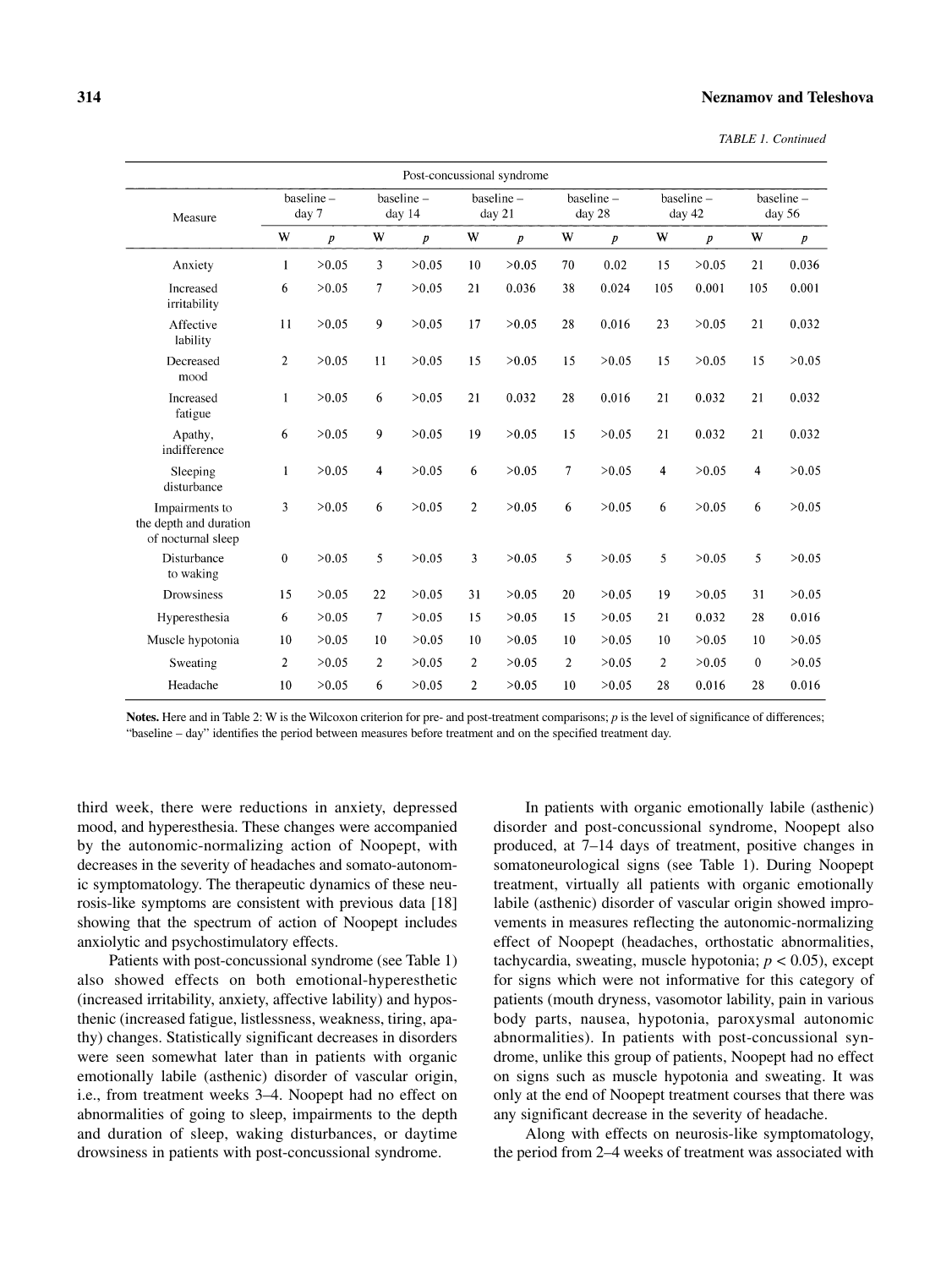

Fig. 1. Effects of Noopept and piracetam on MMSE scores in patients with organic emotionally labile (asthenic) disorder of vascular origin (*A*) and post-concussional syndrome (*B*). \*Significant differences compared with baseline (*p* < 0.01). The ordinate shows scores in points.



Fig. 2. Measures on the CCSE scale in patients with organic emotionally labile (asthenic) disorder of vascular origin (*A*) and post-concussional syndrome (*B*) during treatment with Noopept and piracetam. Significant differences compared with baseline:  $*p < 0.05$ ;  $* p < 0.01$ . The ordinate shows scores in points; the abscissa shows treatment days.

the gradual appearance of the actions of Noopept, with decreases in impairments to attention and memory apparent both in the results of specific testing and social interactions and the effectiveness of daily activities. The effects of Noopept on impairments to cognitive functions in patients with organic emotionally labile (asthenic) disorder and post-traumatic impairments were apparent as statistically significant reductions in scores on the MMSE, BPRS, and CCSE scales, starting from the third week of treatment (Figs. 1–3). Significant positive changes, identifying the nootropic effects of Noopept, starting from 2–3 weeks of treatment, were seen in all BCRS measures in patients with organic emotionally labile (asthenic) disorder of vascular origin; in patients with post-concussional syndrome, improvements were seen in the ability to concentrate and count and in short-term memory for ongoing events and long-term memory for the past (see Fig. 3).

Thus, the use of Noopept in patients with mild cognitive disorders in organic CNS lesions of vascular origin and post-concussional syndrome led to significant reductions in all symptomatology, with decreased manifestations of both cognitive deficit and neurosis-like disorders. The agent had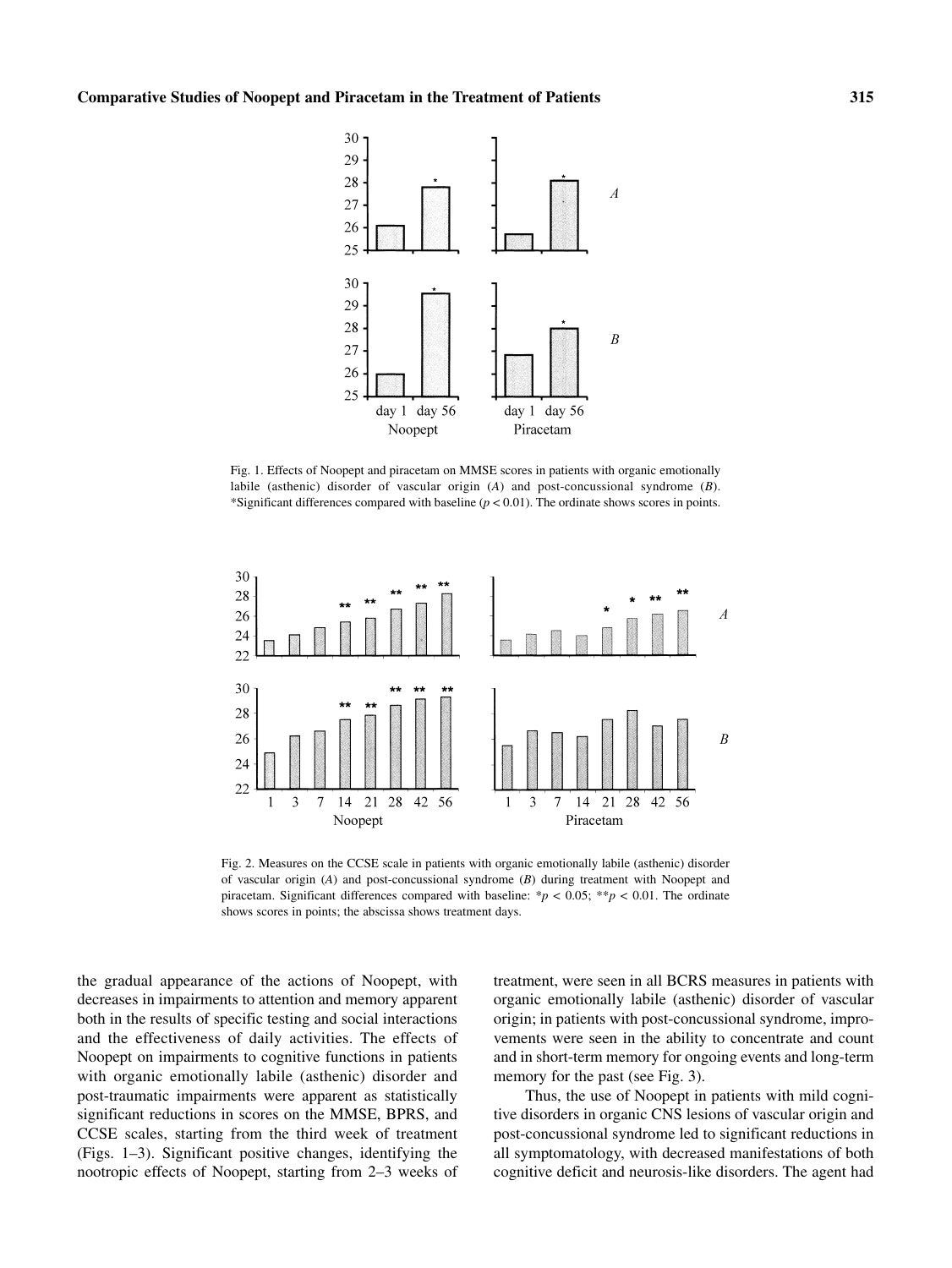

Fig. 3. Measures on BCRS subscales during treatment with Noopept and piracetam. *I*) Ability to concentrate and count; *II*) short-term memory; *III*) long-term memory; *IV*) orientation; *V*) activity and self-care. The ordinate shows scores in points; the abscissa shows treatment days: *1*) day 1; *2*) day 3; *3*) day 7; *4*) day 14; *5*) day 21; *6*) day 28; *7*) day 42; *8*) day 56. Significant differences compared with baseline:  $*p < 0.05$ ;  $**p < 0.01$ .

nootropic effects, psychostimulatory actions including antiasthenic and anxiolytic effects, positive effects on hypothymic disorders and sleep, and autonomic-normalizing actions.

The actions of piracetam differed in being more variable. In terms of the extent of the therapeutic effects of piracetam and the rate on onset, individual patients showed significant characteristics and differences.

Four patients (18%) showed reductions in fatigue, weakness, and daytime drowsiness from the first week; patients became more active, speech became quicker, and optimism regarding the present and future appeared, along with self-confidence. Nine patients (41%) who had psychopathological disorders whose structure included the combination of asthenic and hyperesthetic impairments, showed reductions in anxiety, the feeling of inner tension, anxious apprehension, and restlessness from the first weeks of treatment. The patients became calmer, self-confident, and optimistic. The reported decreases in irritability, previously occurring in response to minor causes. These changes were accompanied by improvements in the performance of domestic duties which had previously caused fatigue, tiredness, weakness, and irritability. In five patients (22.7%) with clear signs of the state of anxiety, irritability, emotional extravagance, and irascibility, signs of the hyperesthetic

symptom complex increased. Patients showed more frequent appearance of irritable reactions and irascibility and worsening of sleep. These changes were accompanied by decreases in weakness and daytime drowsiness. Within the first days, these patients showed increases in anxiety, the feeling of inner tension, and anxious apprehension, as well as deterioration of mood. Previously existing irritability, lachrymosity, and remorse increased. Patients complained of weakness, increased indifference, and apathy. Four patients (18%) had increased arterial blood pressure through virtually the whole period of courses of treatment, along with headaches and vertigo. There were also oscillations in the severity of anxiety, increased fatigue, and irritability, which corresponded to periods of deteriorations in physical state.

From the second half of course of treatment with piracetam, virtually all patients showed decreases in forgetfulness and improvements in the concentration of attention. Patients answered questions more quickly, chose the appropriate words, had easier recall of characters from books and film stars, and became better oriented to daily activities.

Because of the marked differences in the dynamics in individual patients, statistically significant changes in neurosis-like symptoms due to piracetam (Table 2) differed from those during Noopept treatment in that the development of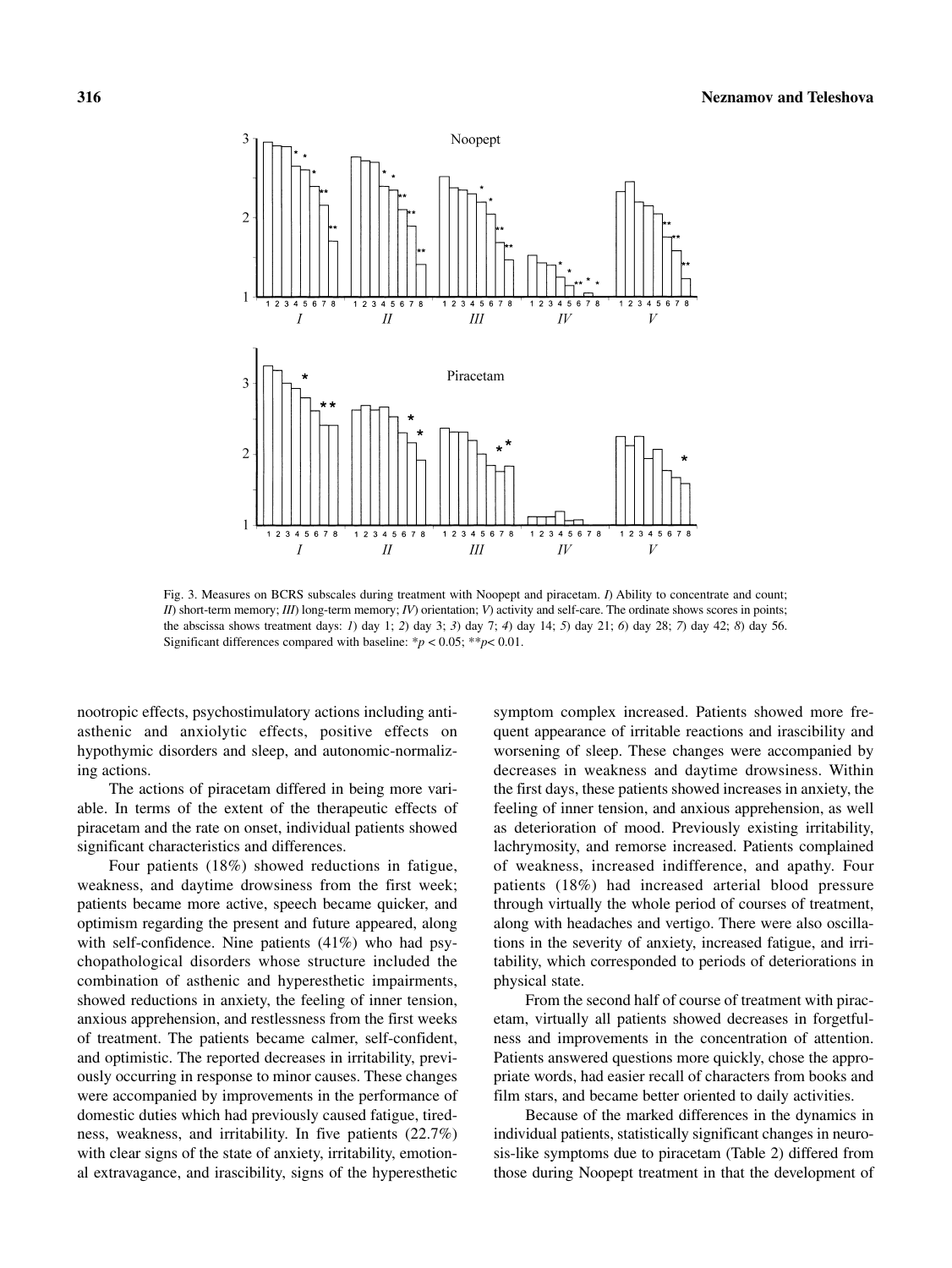TABLE 2. Therapeutic Dynamics of Measures of the Severity of Symptomatology in Patients with Organic Emotional Lability (Asthenic) Disorder and Post-Concussional Syndrome Treated with Piracetam

| Measure                                                        | baseline-<br>day 7 |                  | $baseline -$<br>day 14 |                  | baseline -<br>day 21 |                  | baseline -<br>day 28 |                  | $baseline -$<br>day 42 |                  | baseline -<br>day 56 |       |
|----------------------------------------------------------------|--------------------|------------------|------------------------|------------------|----------------------|------------------|----------------------|------------------|------------------------|------------------|----------------------|-------|
|                                                                | W                  | $\boldsymbol{p}$ | W                      | $\boldsymbol{p}$ | W                    | $\boldsymbol{p}$ | W                    | $\boldsymbol{p}$ | W                      | $\boldsymbol{p}$ | W                    | p     |
| Anxiety                                                        | 3                  | >0.05            | $\mathbf{0}$           | >0.05            | 15                   | >0.05            | $\overline{2}$       | >0.05            | 35                     | 0.02             | 21                   | 0.032 |
| Increased<br>irritability                                      | 3                  | >0.05            | 5                      | >0.05            | 9                    | >0.05            | 19                   | >0.05            | 50                     | 0.02             | 38                   | 0.02  |
| Affective<br>lability                                          | 5                  | >0.05            | 22                     | >0.05            | 10                   | >0.05            | 59                   | 0.018            | 55                     | 0.02             | 45                   | 0.02  |
| Decreased<br>mood                                              | $-3$               | >0.05            | 3                      | >0.05            | $\mathbf{0}$         | >0.05            | $\overline{2}$       | >0.05            | 10                     | >0.05            | 9                    | >0.05 |
| Increased<br>fatigue                                           | 14                 | >0.05            | 6                      | >0.05            | 9                    | >0.05            | 14                   | >0.05            | 29                     | >0.05            | 38                   | 0.02  |
| Apathy,<br>indifference                                        | 15                 | >0.05            | 10                     | >0.05            | 18                   | >0.05            | 35                   | 0.02             | 29                     | 0.032            | 29                   | 0.032 |
| Sleeping<br>disturbance                                        | 10                 | >0.05            | 17                     | >0.05            | 19                   | >0.05            | 30                   | >0.05            | 39                     | 0.02             | 39                   | 0.02  |
| Impairments to<br>the depth and duration<br>of nocturnal sleep | 20                 | >0.05            | 28                     | >0.05            | 11                   | >0.05            | 28                   | >0.05            | 55                     | 0.02             | 55                   | 0.02  |
| Disturbance<br>to waking                                       | 10                 | >0.05            | 6                      | >0.05            | 6                    | >0.05            | 2                    | >0.05            | 6                      | >0.05            | 6                    | >0.05 |
| Drowsiness                                                     | 18                 | >0.05            | 44                     | 0.02             | 36                   | 0.024            | 66                   | 0.01             | 75                     | 0.02             | 105                  | 0.001 |
| Hyperesthesia                                                  | $-2$               | >0.05            | 16                     | >0.05            | 18                   | >0.05            | 10                   | >0.05            | 45                     | 0.02             | 45                   | 0.02  |
| Headache                                                       | 3                  | >0.05            | 15                     | >0.05            | 18                   | >0.05            | 8                    | >0.05            | 28                     | 0.016            | 15                   | >0.05 |

the therapeutic effect was slower. Significant reductions in most measures (anxiety, increased irritability, affective lability, apathy, increased fatigue, sleep disturbances) at 28–42 days and subsequently appear to provide evidence that piracetam had less marked antiasthenic and, particularly, anxiolytic effects than Noopept. The autonomic-normalizing actions of piracetam were also less marked.

Analysis of the effects of piracetam on cognitive scales in the groups of patients studied here are supported by numerous data showing that piracetam has a marked nootropic effect. In patients with organic emotionally labile (asthenic) disorder of vascular origin, there were statistically significant improvements ( $p < 0.05$ ) in the MMSE scales (attention, memory, speech, gnosis, praxis), BPRS, and CCSE scales) (see Figs. 1–3). Piracetam had a positive influence on all measures of the Brief Cognitive Rating Scale, with the exception of orientation (see Fig. 3). Because of the premature termination due to side effects or inefficacy of piracetam monotherapy in most patients with post-concussional syndrome, it was very difficult to produce a dynamic assessment of the effects of this agent on individual measures in patients of this group, so an appropriate comparison in this part of the study was only possible for the group of patients with organic emotionally labile (asthenic) disorder of vascular origin. Comparison of Noopept and piracetam in patients with organic emotionally

labile (asthenic) disorder (Mann–Whitney test, comparison of two sets) using the MMSE, BPRS, and CCSE scales revealed no significant differences. Thus, the data obtained here indicate that the extents of the nootropic actions of Noopept at a dose of 20 mg/day and piracetam at a dose of 1200 mg/day were comparable.

Figure 4 shows data on changes in the main clinicalpharmacological effects of Noopept and piracetam. Treatment with Noopept produced a clear balance between the activating and tranquilizing actions, an autonomic-normalizing effect, and a positive influence on sleep disturbances. On piracetam treatment, the activating effect dominated over the insignificant anxiolytic effect, while the autonomic-normalizing effect was minimal and the positive effect on sleep was barely seen.

Analysis of the therapeutic efficacies of courses of Noopept were performed using the CGI in all patients in the trial using the general improvement subscale. In patients completing all stages of the study, efficacy was evaluated at the last visit, with assessment on the last treatment day in patients prematurely finishing treatment. Noopept was found to have high efficacy in the treatment of patients with organic emotionally labile (asthenic) disorder of vascular origin, with marked improvement in 47.6% of patients and significant improvements in 42.9%; there was no improvement in 9.5% of patients. Noopept was also highly effective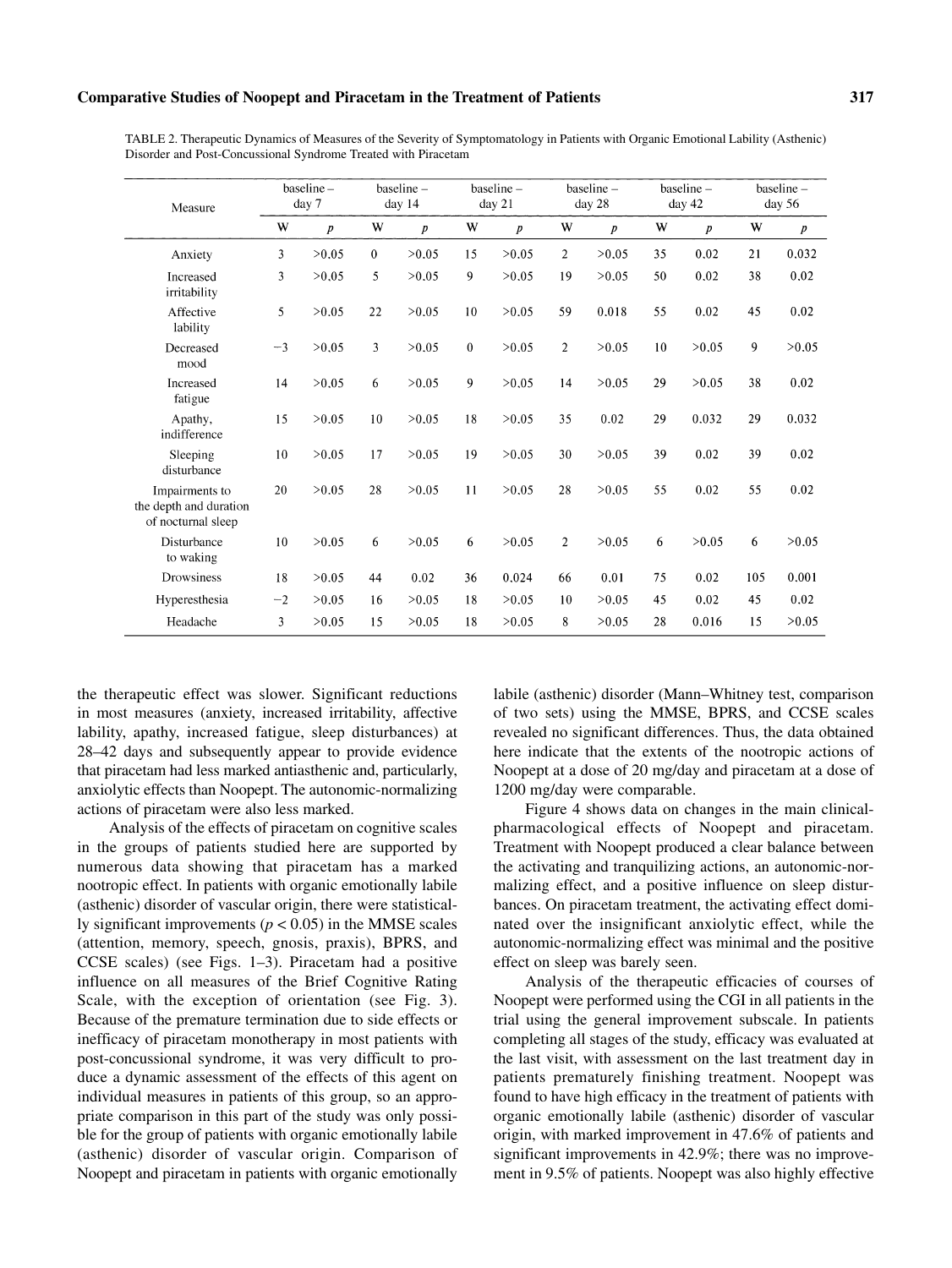

Fig. 4. Dynamics of the psychostimulatory, anxiolytic, autonomic-normalizing, and "hypnotic" effects of Noopept and piracetam in patients with organic emotionally labile (asthenic) disorder of vascular origin (*A*) and post-concussional syndrome (*B*). Curve *1* shows asthenic disorders; curve *2* shows sleep disturbances; curve 3 shows somato-autonomic symptomatology; curve 4 shows anxiety disorders. The ordinate shows scores in points; the abscissa shows treatment days. Significant differences: \**p* < 0.05 compared with baseline;  $**p < 0.01$  compared with baseline.

in patients with post-concussional syndrome, with marked improvement in 70%, significant improvement in 10%, and minor improvement in 20% of patients.

Assessment of the efficacy of piracetam in the patients showed that the therapeutic efficacy in patients with organic emotionally labile (asthenic) disorder of vascular origin was as follows: there were marked improvements in 25% of patients, significant improvements in 25%, minor improvements in 37.5%, and insignificant deterioration in 12.5%. Therapeutic efficacy in patients with post-concussional syndrome was as follows: significant improvements were seen in 16.7% of patients, with minor improvements in 50%, and no effect in 33.3%. These data provide evidence that piracetam has quite high efficacy in organic disorders of vascular origin and low efficacy in patients with post-concussional syndrome.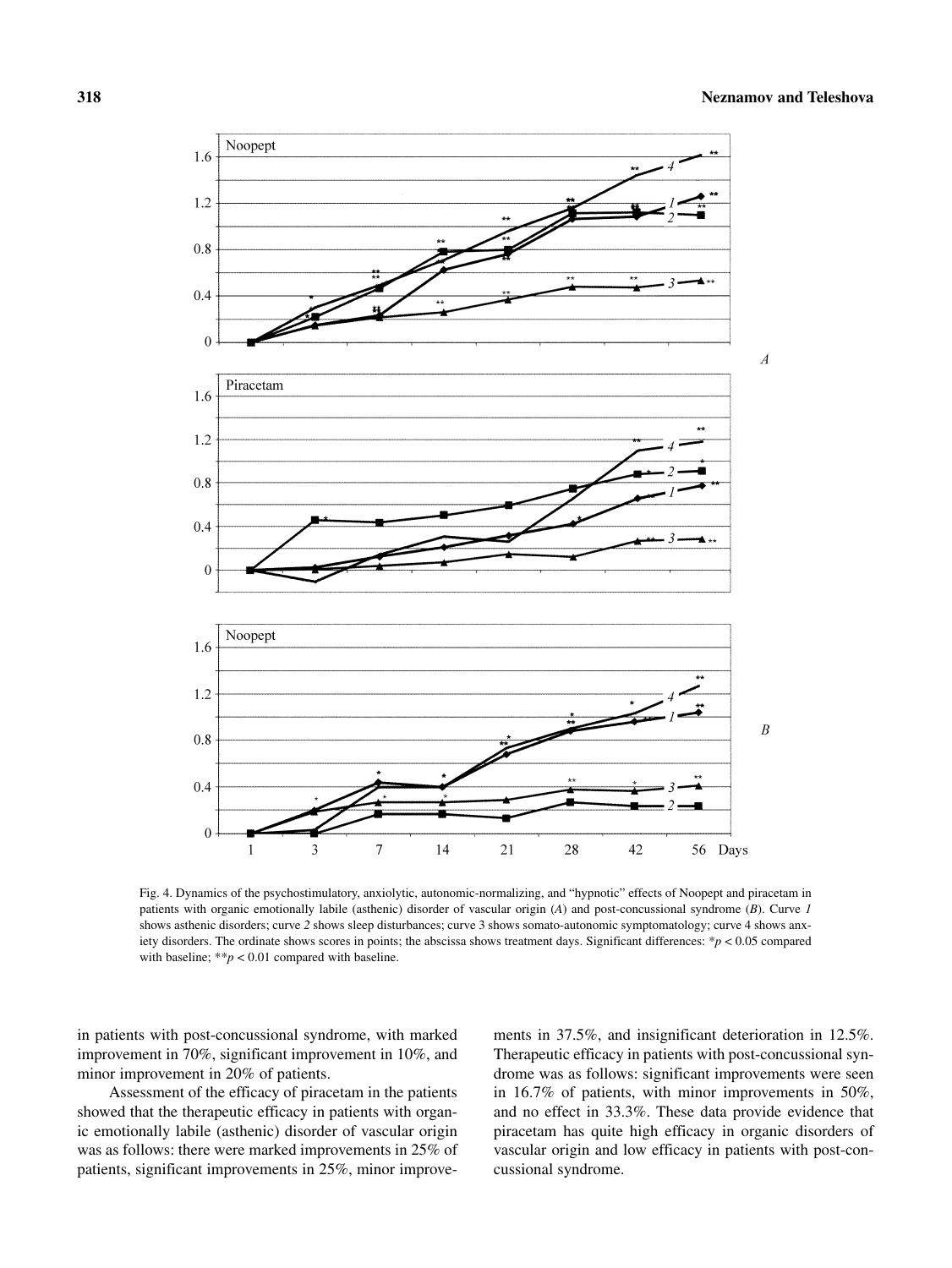| Undesirable effect           |                | Severity       |                | Link with agent |              |                |  |  |  |  |  |
|------------------------------|----------------|----------------|----------------|-----------------|--------------|----------------|--|--|--|--|--|
|                              | mild           | moderate       | significant    | unlikely        | possible     | probable       |  |  |  |  |  |
| Noopept $(n = 31)$           |                |                |                |                 |              |                |  |  |  |  |  |
| Irritability                 | 3              | $\bf{0}$       | $\mathbf{0}$   | $\bf{0}$        | 3            | $\bf{0}$       |  |  |  |  |  |
| Sleep disturbance            | 5              | 2              | $\theta$       | 3               | 4            | 1              |  |  |  |  |  |
| <b>Increased BP</b>          | $\theta$       | $\overline{2}$ | 2              | 1               | 2            | 1              |  |  |  |  |  |
| Decreased BP                 |                | $\bf{0}$       | $\mathbf{0}$   | 1               | 0            | 0              |  |  |  |  |  |
| Vertigo                      | L              | 0              | $\mathbf{0}$   | 1               | 0            | 0              |  |  |  |  |  |
| Headache                     | 2              | 0              | $\theta$       | 1               | 1            | 0              |  |  |  |  |  |
| Muscle weakness              | 1              | $\theta$       | $\theta$       | 1               | 0            | 0              |  |  |  |  |  |
| Increased fatigue            | T.             | 0              | 0              | 1               | 0            | 0              |  |  |  |  |  |
| Pain in right subcostal area | 1              | 0              | 0              | $\mathbf{0}$    | 1            | 0              |  |  |  |  |  |
| Total undesirable effects    | 15             | 4              | $\overline{2}$ | 9               | 11           | $\overline{2}$ |  |  |  |  |  |
| Piracetam $(n = 22)$         |                |                |                |                 |              |                |  |  |  |  |  |
| Increased anxiety            | 1              | 5              | $\mathbf{0}$   | 0               | 2            | 4              |  |  |  |  |  |
| Irritability                 | $\Omega$       | 4              | 1              | 0               | 1            | 4              |  |  |  |  |  |
| Sleep disturbance            | $\overline{2}$ | 4              | $\theta$       | 1               | 2            | 3              |  |  |  |  |  |
| <b>Increased BP</b>          | 0              | 4              | 3              | $\mathbf{0}$    | 2            | 5              |  |  |  |  |  |
| Decreased BP                 | Ŧ              | 0              | $\bf{0}$       | 1               | 0            | 0              |  |  |  |  |  |
| Headache                     | $\Omega$       | 2              | $\Omega$       | 1               | 1            | 0              |  |  |  |  |  |
| Nausea                       | 0              | 1              | $\Omega$       | 0               | 1            | 0              |  |  |  |  |  |
| Excitability                 | 0              | 1              | 0              | $\bf{0}$        | 1            | 0              |  |  |  |  |  |
| <b>Drowsiness</b>            | 1              | 1              | $\Omega$       | $\overline{2}$  | 0            | 0              |  |  |  |  |  |
| Increased fatigue            | $\Omega$       | 1              | $\mathbf{0}$   | 1               | $\mathbf{0}$ | 0              |  |  |  |  |  |
| Vomiting                     | $\Omega$       | 1              | $\theta$       | $\theta$        | 1            | 0              |  |  |  |  |  |
| Pain in right subcostal area | $\bf{0}$       | ı              | 0              | 0               | 1            | 0              |  |  |  |  |  |
| Burning sensation in mouth   | $\theta$       | ı.             | $\Omega$       | $\bf{0}$        | 1            | 0              |  |  |  |  |  |
| Skin itch                    | $\theta$       | 1              | 0              | 0               | 1            | 0              |  |  |  |  |  |
| Constipation                 | 1              | 0              | $\theta$       | 1               | 0            | 0              |  |  |  |  |  |
| Exacerbation of eczema       | ı              | 0              | 0              | 1               | 0            | 0              |  |  |  |  |  |
| Skin rash                    | 0              | 2              | 0              | 0               | 2            | 0              |  |  |  |  |  |
| Total undesirable effects    | $\overline{7}$ | 29             | 4              | 8               | 16           | 16             |  |  |  |  |  |

TABLE 3. Characteristics of Undesirable Effects During Treatment with Noopept and Piracetam

**Notes.** An individual patient could experience several undesirable effects.

Comparison of the efficacies of Noopept and piracetam revealed differences on assessment of disease severity at the moment of completing treatment on the CGI scale in patients with organic emotionally labile (asthenic) disorder of vascular origin. The significant interval for the actual difference in proportions ranged from 0.07 to 0.69, i.e., there was a 95% probability that Noopept treatment would yield higher values in patients with organic emotionally labile (asthenic) disorder of vascular origin than treatment with piracetam, by 7–69%.

Analysis of treatment results in patients given Noopept and piracetam using the general improvement subscale of the CGI scale was addressed by classifying treatment efficacy into high and low ranges. High efficacy included patients with marked improvements and significant improvements; low efficacy included patients with minor

improvements, lack of efficacy, and deterioration. Analysis of the efficacy of Noopept and piracetam using the  $\chi^2$  test provided evidence that the efficacy of Noopept was significantly greater than that of piracetam in patients with organic emotionally labile (asthenic) disorder of vascular origin  $(p < 0.001)$  and post-concussional syndrome  $(p < 0.001)$ .

The standard methodology was used to assess undesirable effects and side effects by formal recording of all negative changes in patients' state during treatment (Table 3), with analysis of their possible connections with treatment with the two agents. The undesirable effects noted on use of Noopept included increased sleep disturbance, irritability, and increased blood pressure. However, only sleep disturbance and increased blood pressure could be adequately linked to the agent in only two patients. In most cases, undesirable effects on treatment with Noopept were tran-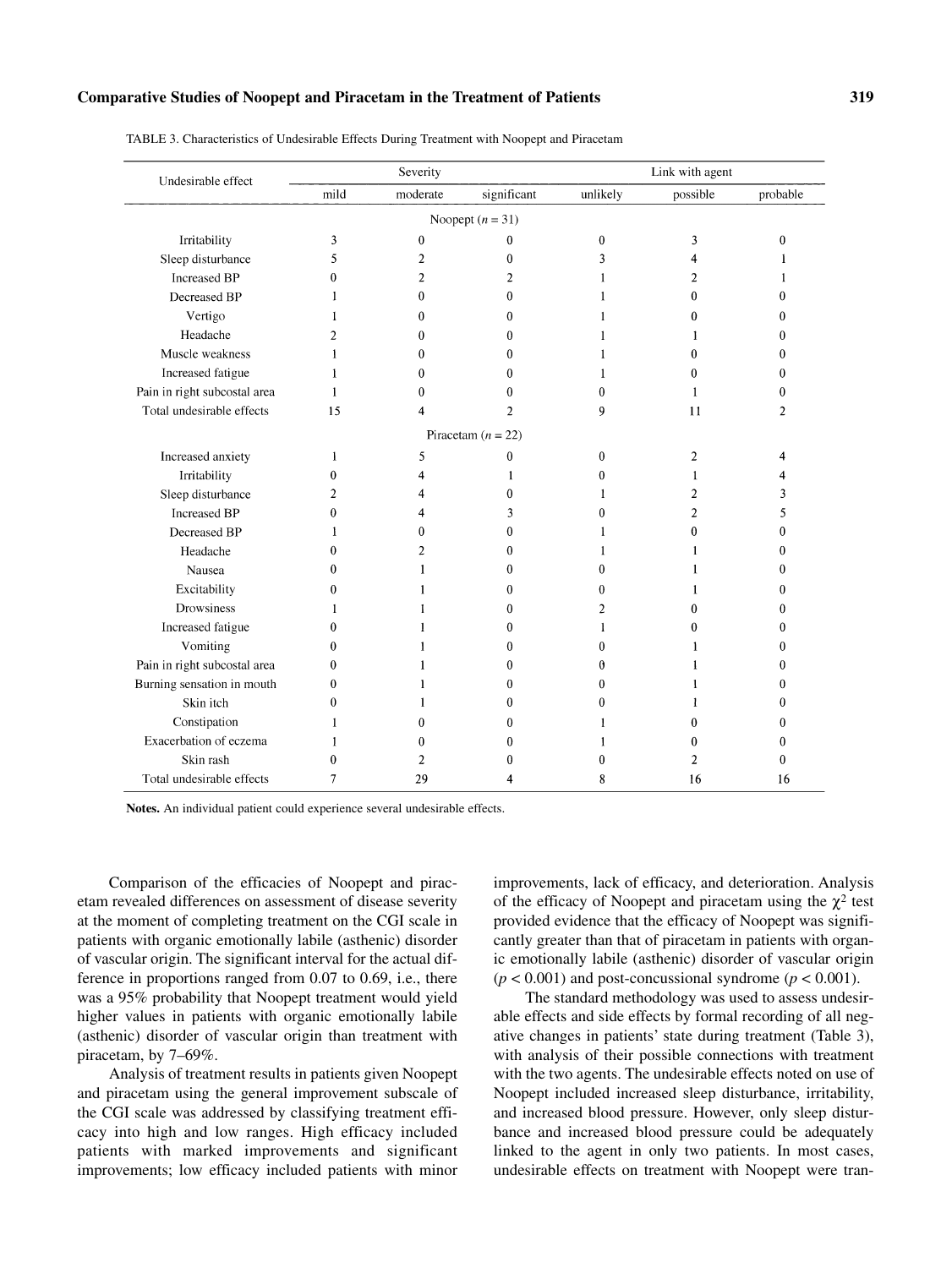### **320 Neznamov and Teleshova**

sient and of insignificant severity. The use of piracetam was associated with a greater frequency, severity, and spectrum of undesirable effects in the patients, which were dominated by effects linked with the excessive stimulatory action of the agent, along with somato-autonomic impairments.

As compared with piracetam, the use of Noopept was associated with a 1.8-fold lower level of undesirable effects, a risk of developing undesirable effects in patients of 22% to 76%, and a probable link between undesirable effects and use of the agent of 13–57% (calculations using the computer program PRINN, which allows expression of the combined influences of variables on the total effect with consideration of their information value and significance, with a more objective evaluation – an integral measure of usefulness and advantages – of the alternative being tested [8, 22]).

The results of the present trial of Noopept and piracetam supported previous data [25] on the characteristics of the actions of Noopept, which form a combination of nootropic, mild psychostimulatory, and anxiolytic effects. Noopept was found to produce positive therapeutic influences on cognitive deficit and neurosis-like symptomatology in patients with emotional lability (asthenic) disorder of vascular origin and post-concussional syndrome. There were no significant differences in the extents of the nootropic effects of Noopept and piracetam. It should only be noted that unlike the balanced profile of the therapeutic activity of Noopept, the action of piracetam included a predominance of psychostimulatory effects, which are undesirable in the treatment of patients with mild cognitive disorders. Noopept had an advantage over piracetam in terms of therapeutic efficacy and safety.

These results overall provide evidence that patients with psychoorganic disorders (in which the clinical picture is determined by the combination of mild cognitive disorders and neurosis-like disorders) can achieve better therapeutic outcomes by using Noopept.

#### **REFERENCES**

- 1. A. S. Avedisova, R. V. Akhankin, V. I. Akhapkina, et al., "Analysis of non-Russian studies of nootropic agents (using piracetam as an example), *Ros. Psikhiat. Zh.*, **1**, 57–63 (2001).
- 2. G. Ya. Avrutskii and A. I. Niss, *Pharmacology of the Nootropes (Experimental and Clinical Studies)* [in Russian], Moscow (1989), pp. 112–118.
- 3. Yu. A. Aleksandrovskii, G. M. Rudenko, G. G. Neznamov, et al., *A Unified System for Evaluating the Clinical-Pharmacological Actions of Psychotropic Agents in Patients with Borderline Neuropsychiatric Disorders* [in Russian], Moscow (1984).
- 4. Yu. A. Aleksandrovskii, *Psychopharmacotherapy* [in Russian], Moscow (2005).
- 5. A. V. Valdman and T. A. Voronina, *Pharmacology of the Nootropes (Experimental and Clinical Studies). Collected Studies* [in Russian], Moscow (1989).
- 6. T. A. Voronina and S. B. Seredenin, "Nootropic agents, advances and new problems," *Éksperim. Klin. Farmakol.*, **61**, No. 4, 3–9 (1998).
- 7. S. I. Gavrilova, *The Pharmacotherapy of Alzheimer's Disease* [in Russian], Puls, Moscow (2003).
- 8. G. Glants, *Medical and Biological Statistics* [Russian translation from English], Moscow (1999).
- 9. T. A. Gudasheva, R. U. Ostrovskaya, S. S. Trofimov, et al., "Peptide analogs of piracetam as ligands of presumptive nootrope receptors," *Khim.-Farm. Zh.*, **11**, 1322–1329 (1985).
- 10. I. V. Lamulin, *Mild Cognitive Impairments. Methodological Guidelines for Doctors* [in Russian], RKI Severo Press, Moscow (2004).
- 11. V. V. Zakharov and N. N. Yakhno, *Memory Disorders*, GEOTAR-MED, Moscow (2003).
- 12. Ya. B. Kalyn', *Mental Health of the Population of Elderly and Aged People (A Clinical-Epidemiological Study)* [in Russian], Author's Abstract of Doctoral Thesis in Medical Sciences, Moscow (2001).
- 13. G. V. Kovalev, *Nootropic Substances* [in Russian], Volgograd (1990).
- 14. O. S. Levin, "Diagnosis and treatment of moderate cognitive impairments in the elderly," *Zh. Nevrol. Psikhiat.*, **8**, 42–49 (2006).
- 15. *International Statistical Classification of Diseases and Health-Related Problems (ICD-10)* [Russian translation], WHO, Geneva (1995).
- 16. S. N. Mosolov, *Basic Psychopharmacology* [in Russian], Vostok, Moscow (1996).
- 17. G. G. Neznamov, S. A. Syunyakov, I. A. Davydova, and E. S. Teleshova, "The 'fast' and 'slow' components of the psychotropic actions of agents with nootropic properties," *Zh. Nevrol. Psikhiat.*, **100**, No. 6, 33–37 (2000).
- 18. G. G. Neznamov, E. S. Teleshova, S. A. Syunyakov, et al., "Treatment of mental disorders in neurology. Clinical studies of the new peptide agent Noopept in patients with psychoorganic disorders," *Consilium Medicum (Neurology/Mental Disorders)*, **9**, No. 2, 10–15 (2007).
- 19. R. U. Ostrovskaya, T. A. Gudasheva, T. A. Voronina, and S. B. Seredenin, "The original nootropic and neuroprotective dipeptide Noopept (GVS-111)," *Éksper. Klin. Farmakol.*, **65**, No. 5, 66–72 (2002).
- 20. S. A. Piyavskii, *Numerical Decision-Taking Methods in Computerized Methods in Technical Creativity in Construction* [in Russian], ASV, Moscow (1994).
- 21. *Handbook of Psychiatry* [in Russian], A. S. Tiganov (ed.), Meditsina, Moscow (1999), Vol. 2.
- 22. V. I. Sergienko and I. B. Bondareva, *Mathematical Statistics in Clinical Trials* [in Russian], Moscow (2001).
- 23. A. A. Skoromets, *Neurotransmitters in Brain Aging: the Key to Understanding Memory and Attention Disorders* [in Russian], Moscow (2005).
- 24. E. Arnaiz and O. Almkvist, "Neuropsychological features of mild cognitive impairment and preclinical Alzheimer's disease," *Acta Neurol. Scand.*, **107**, Supplement 179, 34–41 (2003).
- 25. D. A. Bennett, "Mild cognitive impairment," *Clin. Geriat. Med.*, **20**, 15–25 (2004).
- 26. H. Braak, K. Del Tredici, and E. Braak, "Spectrum of pathology," in: *Mild Cognitive Impairment*, R. C. Petersen (ed.), Oxford University Press (2003), pp. 149–189.
- 27. C. E. Coffey, W. E. Wilkinson, I. A. Parashos, et al., "Quantitative cerebral anatomy of the aging human brain," *Neurology*, **42**, 527–536 (1992).
- 28. H. C. Comijs, M. G. Dik, D. J. H. Deeg, et al., "The course of cognitive decline in older patients," *Dement. Geriat. Cogn. Dis.*, **17**, 136–142 (2004).
- 29. E. Daly, D. Zaitchik, M. Copeland, et al., *Clinical Predictors of Conversion to Alzheimer's Disease*, B. Vellas et al. (eds.), Serdi Publisher, Paris (2001), Vol. 5, pp. 44–49.
- 30. W. Danysz, C. G. Parsons, H.-J. Mobius, et al., "Neuroprotective and symptomatological action of memantine relevant for Alzheimer's disease – A unified glutamatergic hypothesis on the mechanism of action," *Neurotox. Res.*, **2**, 85–97 (2000).
- 31. D. De Wied, *Neurochemical and Psychopharmacological Approaches to Cognitive Entracers*, Kyoto (1995).